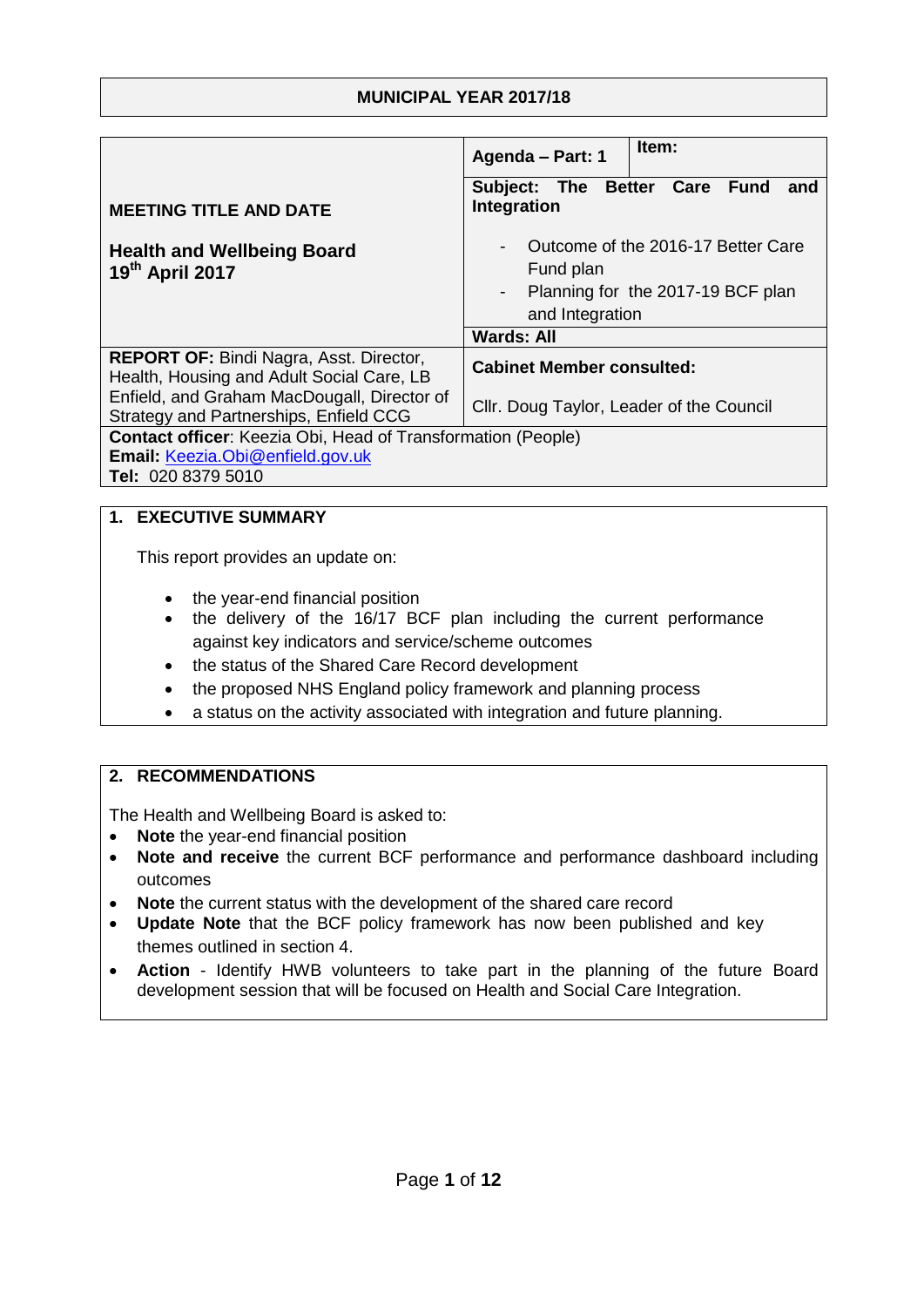### **3.0 OUTCOME OF THE 2016-17 BCF PLAN**

### **3.1 Year-end financial position**

For information: the expenditure plan 2016/17 was £777k over the total pooled budget. It was agreed that this potential overspend would be funded by: the £194k performance payment (for non-elective admissions) that related to Q4 2014/15, a £265k under spend from 2015/16, both of which have been carried forward to 2016/17 and scheme savings of £318k which is split between the CCG & Council (£159k each).

Financial monitoring has been ongoing throughout 2016/17 and it is confirmed that both the CCG and Council have achieved the required savings and are on budget for the year.

#### **3.2 Current performance against key performance indicators and scheme outcomes**

3.2.1 The following section is a summary of BCF performance as at the end of Q3 and as reported to NHS England. It is important to note that whilst we must continue to seek ways to improve performance where required, this needs to be considered within the wider context of the pressures on A&E's more generally, the population growth, growing demand and the funding position for adult social care.

### 3.2.2 **Diagnosis of dementia** -

Performance in Q3 has been above the target 66.7% and as at the end of December was 69.8%. Additional consultant capacity commissioned in 2016/17 and improvement in the diagnostic imaging pathway are having a positive impact on waiting times.

3.2.3 **Non-elective admissions (NEAs**) - this continues to be a significant area of challenge as admissions continue to be above the BCF and CCG Operational Plan targets. Activity in progress to improve performance includes:

Work is underway to assess the effectiveness of BCF (Integrated Care) schemes on admission avoidance of affected (50+ yrs.) cohort.

Underutilisation of Ambulatory Emergency Care pathways, particularly during high demand periods over winter, (AEC) is one of the key drivers of the over performance. The AEC pathway activity has been below plan, treating 619 fewer patients than planned at month 9 and thereby increasing the NEA by the same number. An increase in paediatric admissions at North Middlesex university Hospital, although outside the scope of the BCF Integrated Care programme has also contributed to the overall performance.

North Middlesex has recruited paediatric consultants in A&E to support a change in pathway which will result in fewer paediatric NEAs. CCG is also in the process of setting up Local Ambulance Service (LAS) Frequent Callers forums with the view to reducing inappropriate calls, conveyances and admissions. This will be in place before the end of the financial year.

### 3.2.4 **Delayed transfer of care (DTOCs) and admissions to residential care**

The target in the Better Care Fund is a maximum of 5838 days lost to DTOCs between April 2016 to March 2017 and this continues to be very challenging. Based on current activity, the projection indicates that performance will be 7369 days.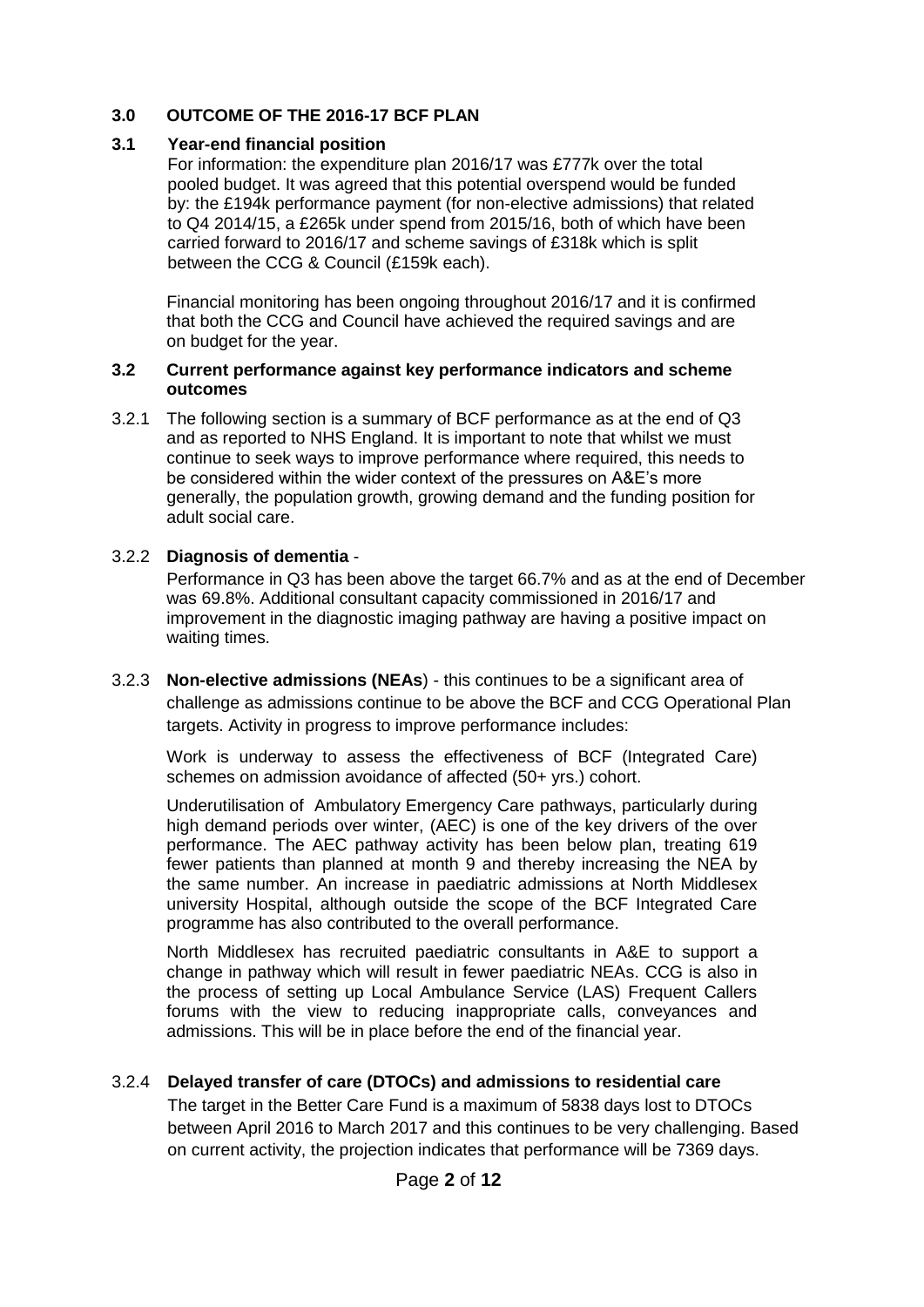National Data (ADASS) shows that DTOC have risen nationally by 42% in four years (individual days from 119,736 to 169,928) In 2015/16 nationally 32% of DTOC were due to social care delays, however Enfield performed much better than the national position at 27%.There are two out of hospital groups (one for North Middlesex and one for Chase Farm) attended by health, social care and commissioners from each local authority (Barnet, Enfield and Haringey). The groups meet regularly to review delays and the reasons behind them and to agree actions required to mitigate.

Likewise the admissions to residential care continue to show a rise, reflecting the increasing demand of an ageing population and trends also suggest that those going into care have greater needs but have spent as long as possible in their own homes. The annual target has been set at 419 and at the end of quarter 3 the actual is 449.

Actions undertaken to improve the above performance indicators includes new activity (funded by the BCF) which commenced in December. This involves step down for further assessment and rehabilitation either in temporary residential setting or the persons own home. It is anticipated that this will contribute to a reduction in the number of delayed discharges and also admissions into permanent residential care. It will also contribute to establishing a clearer understanding of the factors contributing to delays where we could and should do something differently e.g. addressing the lack of nursing home spaces.

The Council and CCG performance and data management teams are also in the process of undertaking a detailed analysis of both DTOCs and residential admissions. A summary of this, with key messages will be available shortly for the HWB and Overview and Scrutiny Committee for a meeting later in April.

### 3.2.5 **Re-ablement**

The target for 2016/17 is 88.2% & current performance is 83.4% (as at December). Percentage of clients living independently at the same point last year was 81.5%, so we are on track for improved performance, but not to meet the target.

### **3.3 Commissioned schemes and examples of Q3 outcomes achieved (as at end of December)**

### 3.3.1 **Integrated Care Programme**

It is noted that this programme is currently being reviewed to assess the impact of the investment and to inform the 2017/19 plan. The results will be available for the next WHB meeting.

However there are some clear benefits and outcomes currently being produced, including:

### **Care Home Assessment Team (CHAT)**

Evidence from the December service evaluation indicated improved quality of care and a reduction of 9% in hospital admissions in CHAT covered homes between 2014-25 and 2015-16.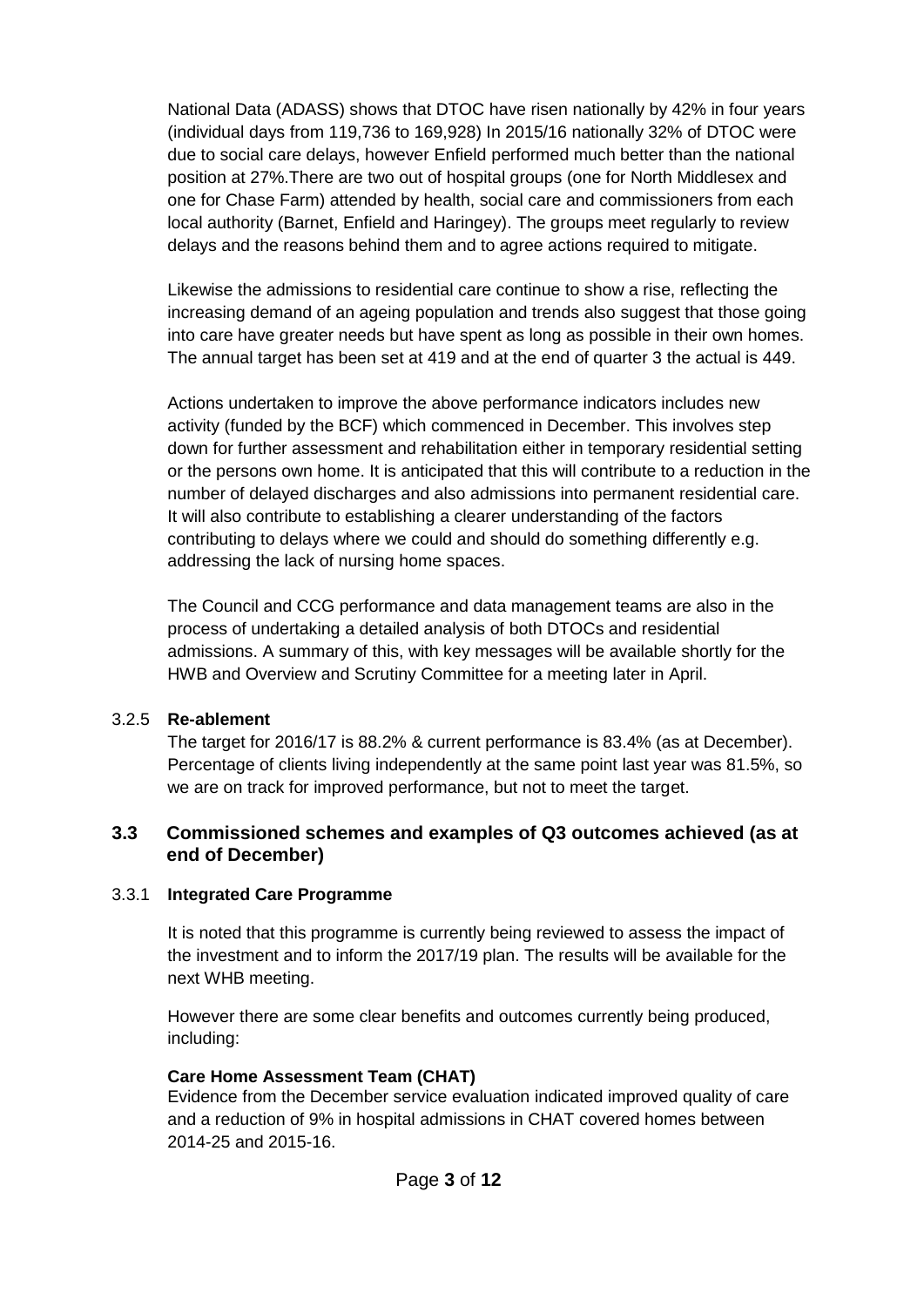There has been a significant improvement in outcomes in 2015-16 with high levels of service satisfaction from residents, families, GPs and care homes; 25% of residents had reduced medications post-CHAT review

Use of assisted technology – number of patients with long term conditions including COPD, and Heart Failure who are being monitored using Telehealth equipment.

Evidence from the December scheme evaluation show up to 60% reduction in hospitalisation with appropriate targeting of patients; all patients are satisfied with the service; 88% felt better informed about their condition and 66% felt they could manage their condition.

### **Integrated locality teams**

Phase I of the Programme brought together a number of services in a "virtual team" to case manage and support GPs in their practices without any organisational changes. This approach was successful in managing more complex cases of older people at risk of hospitalisation.

A review of the ILT following this found:

- 31% reduction in A&E attendances
- 28% reduction in emergency admissions
- 57% of people had reduced A&E attendances or no attendance at all
- 70% of people had reduced emergency admissions or no emergency admissions post ILT intervention
- 96% of patients were 'very satisfied' or 'satisfied' with the range of services they received from the ILT.
- 80% of patients who were discharged 2 months prior to ILT involvement remain at home 91 days after ILT involvement. 18% were initially at risk of being placed in a residential home prior to the ILT involvement

## **Palliative care rapid response**

 $\bullet$  Of the people who used the service  $-92\%$  passed away in their preferred place (generally at home)

# **OPAU unit patient feedback**

- 98% of people would recommend the unit to
- 83% of people felt care was well co-ordinated

# 3.3.2 **Safeguarding and Quality checker programme**

## **Outcomes achieved include:**

 Call Centre Staff trained to escalate safeguarding concerns to MASH. Follow up calls demonstrate staff are following this procedure, which enables early identification of abuse and escalation to ensure any safeguarding risk is appropriately managed in a timely manner.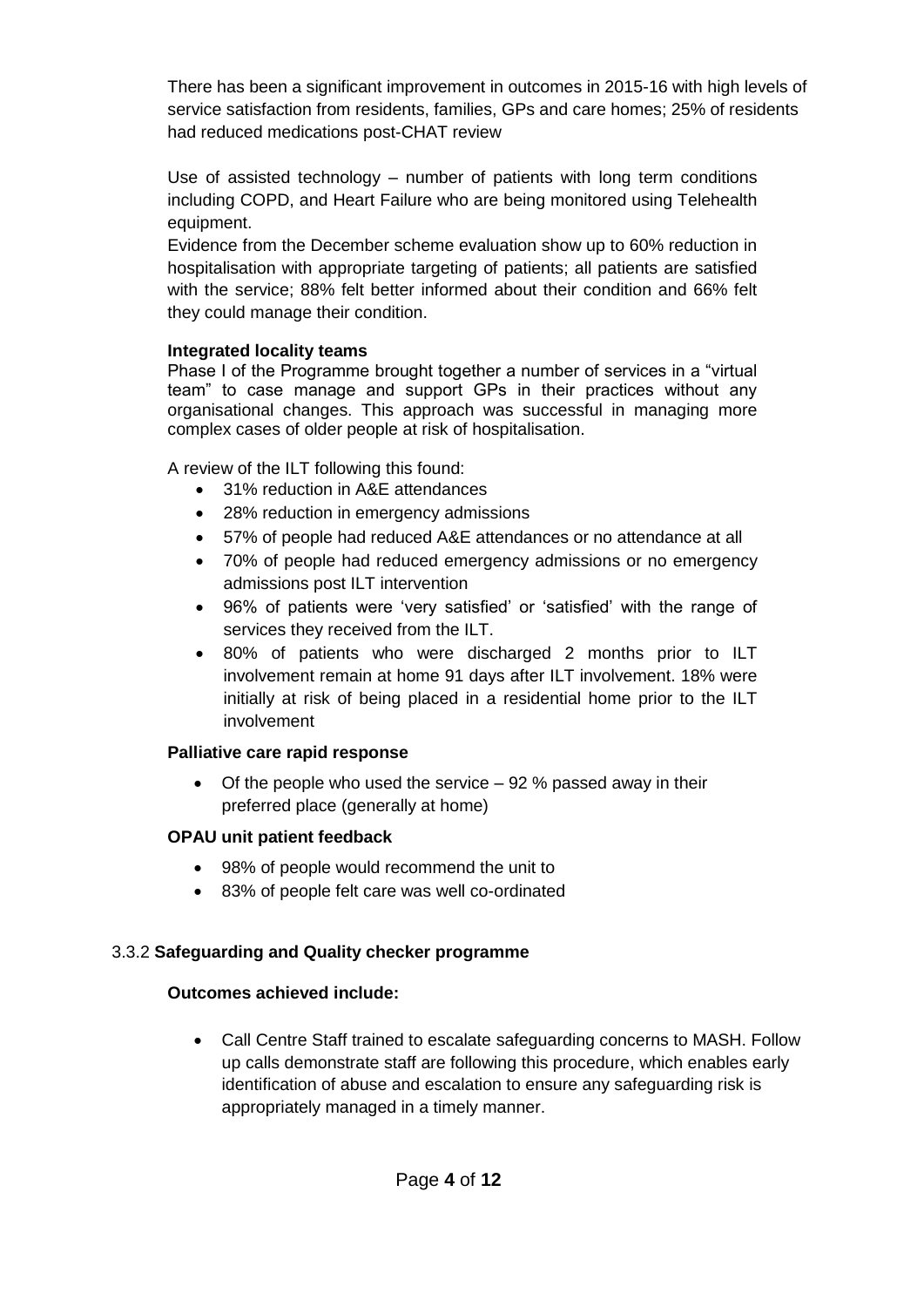- fewer low level complaints escalated to the Provider Concerns process following the implementation of improvements to safeguarding practices identified by the Quality Checker programme.
- cards containing key hydration information distributed to care providers providers identified as having poor hydration methods at the start of the project have shown a measurable improvement in hydration practices
- LGBT project has had a positive impact, with a number of providers requesting further LGBT training and service development support and one provider welcoming a same sex couple into their accommodation
- The production of a Making Safeguarding Personal DVD, to ensure that service users, carer and communities in Enfield can recognise what abuse is and how to report it. A safeguarding film provides an accessible medium for displaying what abuse is and though a visual narrative can connect with people's experiences. The film is delivered with audio description and British Sign Language options, so that more adults at risk can access information. By raising awareness and providing contact details to report abuse, adults experiencing abuse or neglect will be able to access services through the Multi Agency Safeguarding Hub which focus on their wellbeing, recovery and resilience.

As a result of the 4 Safeguarding Adult Reviews that were signed off by the Safeguarding Adults Board (SAB) in December the following service improvements have been implemented:

- New discharge checklist for patients at Enfield based hospitals to ensure adequate stock of medication dispensed
- A comprehensive transfer summary to accompany residents from care home to hospital with a particular provider
- 3.3.3 **Advocacy** the key objective of this scheme is supporting independent advocacy for adults who would otherwise have difficulty accessing and/or using the care and support provision

### **Outcomes achieved include:**

Advocacy was provided to 144 individuals during needs assessments, reviews, support planning and safeguarding investigations.

Customer feedback shows that the scheme has a positive impact on residents accessing the service provided and is making a difference:

- 45% said "I can speak up for myself more now I have had advocacy support"
- 45% said "I live more independently now I have had advocacy support"
- 91% of respondents felt "more involved in decisions about my life now I have had advocacy support"
- 3.3.4 **Disabled Facilities Grant (DFG)** the key objective of grant is to provide appropriate aids and adaptations in a person's home to support the following the outcomes:
	- To reduce the risk of hospitalisation due to falls or other injury
	- To facilitate hospital discharge
	- To prevent or delay the need for residential or nursing care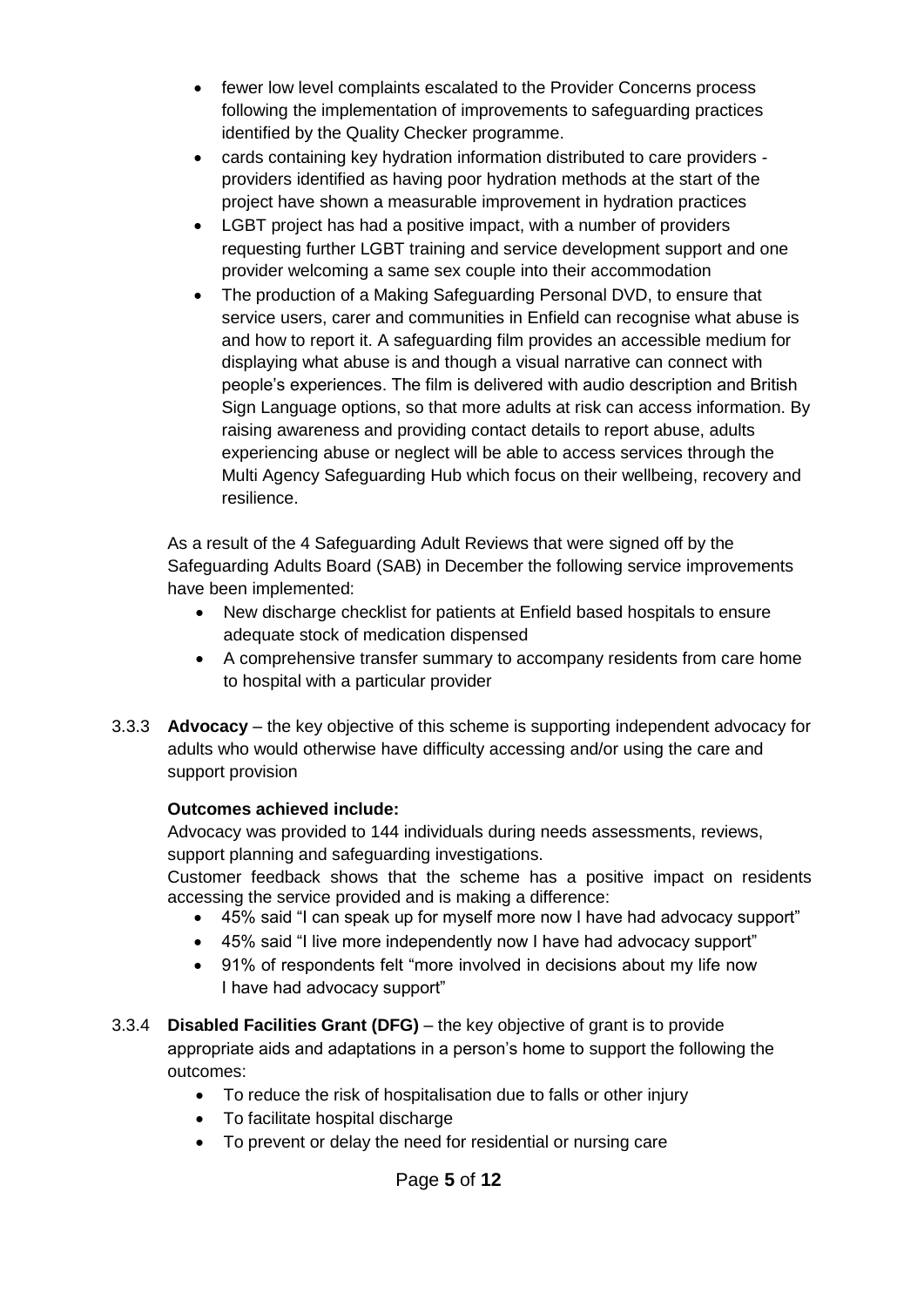These outcomes have been achieved via:

- 158 grant applications approved in Q1 to Q3
- 116 grants adaptations completed in Q1 to Q3
- 3.3.5 **Wheelchair service** the key outcome of this service is to provide wheelchairs that are appropriate to a user's needs to enable them to remain independent and in their own homes for as long as possible.

A survey user experience survey is given to all customers to complete and at the end of Q3 overall satisfaction level was 93%.

Activity to December includes:

- 777 new and re-referrals received from (657 adults/120 for children)
- 507 total wheelchairs issued across range of equipment. Of these, 452 wheelchairs were for adults and 55 for children.

**Childrens Services** - Strengthening the Support Around You (STAY)

This scheme is working on supporting Children and Young People with Learning Disabilities/ Autism to remain in schools and with their families thus avoiding family breakdown and disrupted education as well as costly out of borough placements.

Achievements to date:

- Young People in crisis who have deliberately self-harmed are seen within 1 working days following referral
- Young people in crisis are seen within 2 weeks following referral
- Achieved measurable improvement in mental health outcomes
- Ensured effective coordination of statutory and voluntary services to the young person and improved outcomes for education and employment.
- Feedback has shown high satisfaction ratings with the service

### 3.3.6 **Mental Health Liaison services**

Improvement in the reduction of lengths of stay in acute settings and as at the end of December performance was:

% of assessments begun within 1 hour of A&E – 85 % % of assessments begun within 24 hours on wards – 88%

### 3.3.7 **Carers services**

Enfield Carers Centre support family carers to maintain their own health and wellbeing, to have a break from caring and to enable them to remain in their caring role for as long as possible.

The support of carers contributes to the prevention of hospital admission, speeds up discharge from hospitals, prevents admission to care homes and reduces the demand for home care support.

### **Key activities that support the above:**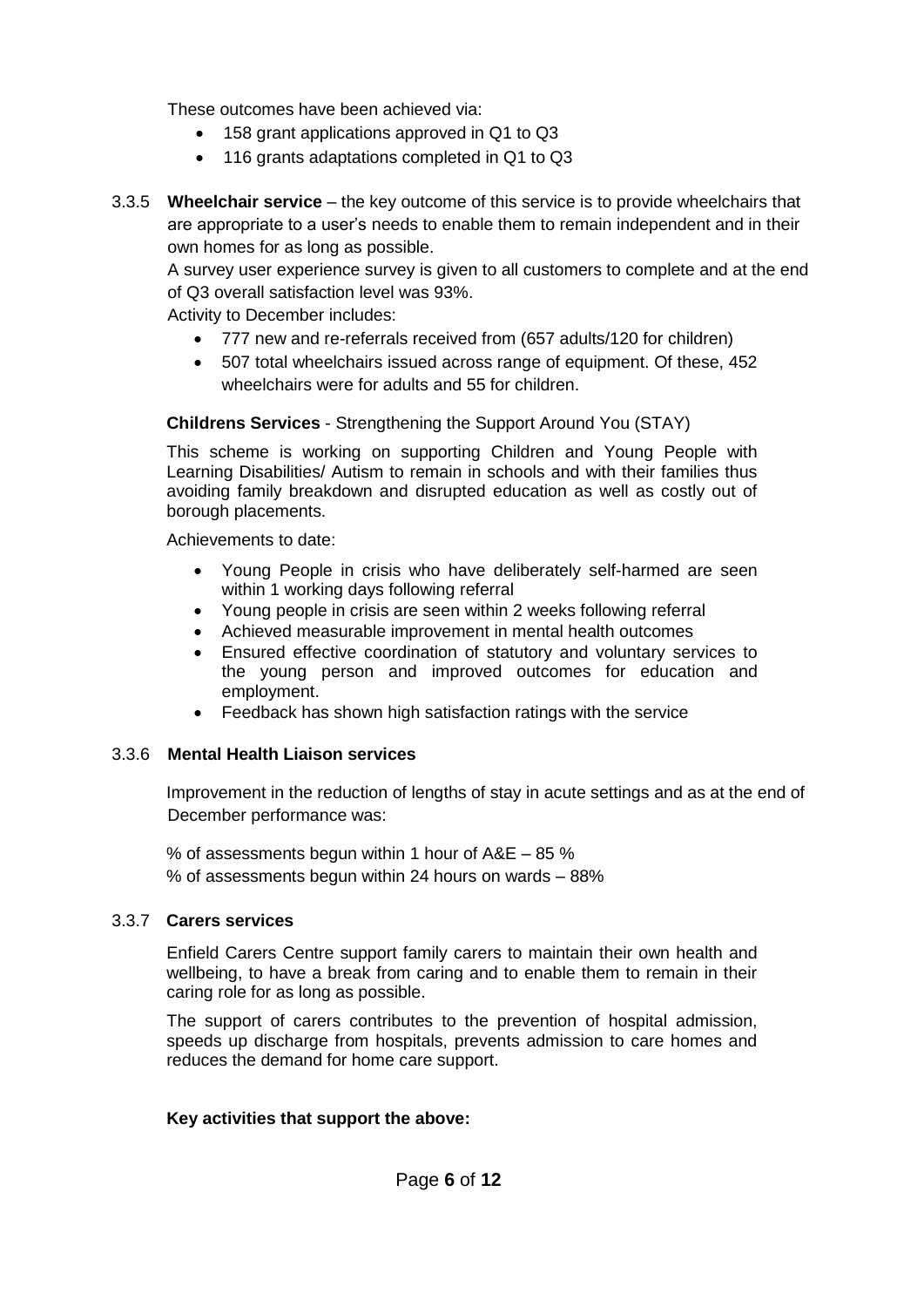- Carers Register has increased by 804 since Dec 2016 and now stands at 5156
- Benefit advice and general advocacy services have been provided to 484 carers
- Training for 527 carers and counselling services for 83 carers have been provided
- 45 young adult carers (age 16 -25) have been identified and supported by the scheme
- 806 new carers have been registered and encouraged to have a Carers Assessment
- The number of carers receiving a Carers Assessment and/or review has increased by 436
- Respite care, ranging from meals out to weekends abroad, has been provided to 808 carers

### **Carers Trust Lea Valley, Crossroads Care Service activities:**

Crossroads provides services to children, adults and older people with care needs to enable their carer to have a break and help carers maintain their own health and well-being.

- Over the three quarters of 2016/7 Crossroads has provided support to 152 carers and 152 people needing care.
- They have provided 5994.75 hours of respite care and an additional 1717 overnight care.

## **3.4 Shared Care Record update**

Enfield Council and CCG are in the process of working with partners to finalise the options appraisal to determine which solution to adopt. A demonstration and evaluation session was held on March  $30<sup>th</sup>$  with the two potential providers. This session found that in terms of functionality both systems are appointable. Financial information is to be supplied by the end of April, after which a further evaluation meeting will be held to make a recommendation on the preferred solution. Following this a paper will be presented to the May CCG Finance and Performance Committee so that a decision on the way forward can be made.

Estates and Technology Transformation Fund (ETTF) – there is agreement in principle that Enfield will be allocated money for the SCR solution.

## **4.0 BCF PLANNING 2017/19**

### **4.1 Funding**

It is expected that the current BCF fund will continue (with a small inflationary increase) in line with the 2016/2017 funding

For information, the Enfield funding for 2016/2017 can be summarised as follows:

- Revenue funding from CCG £19,185,445
- Local Authority contribution (Disabled Facilities Grant) £2,540,000
- Total £21,725,445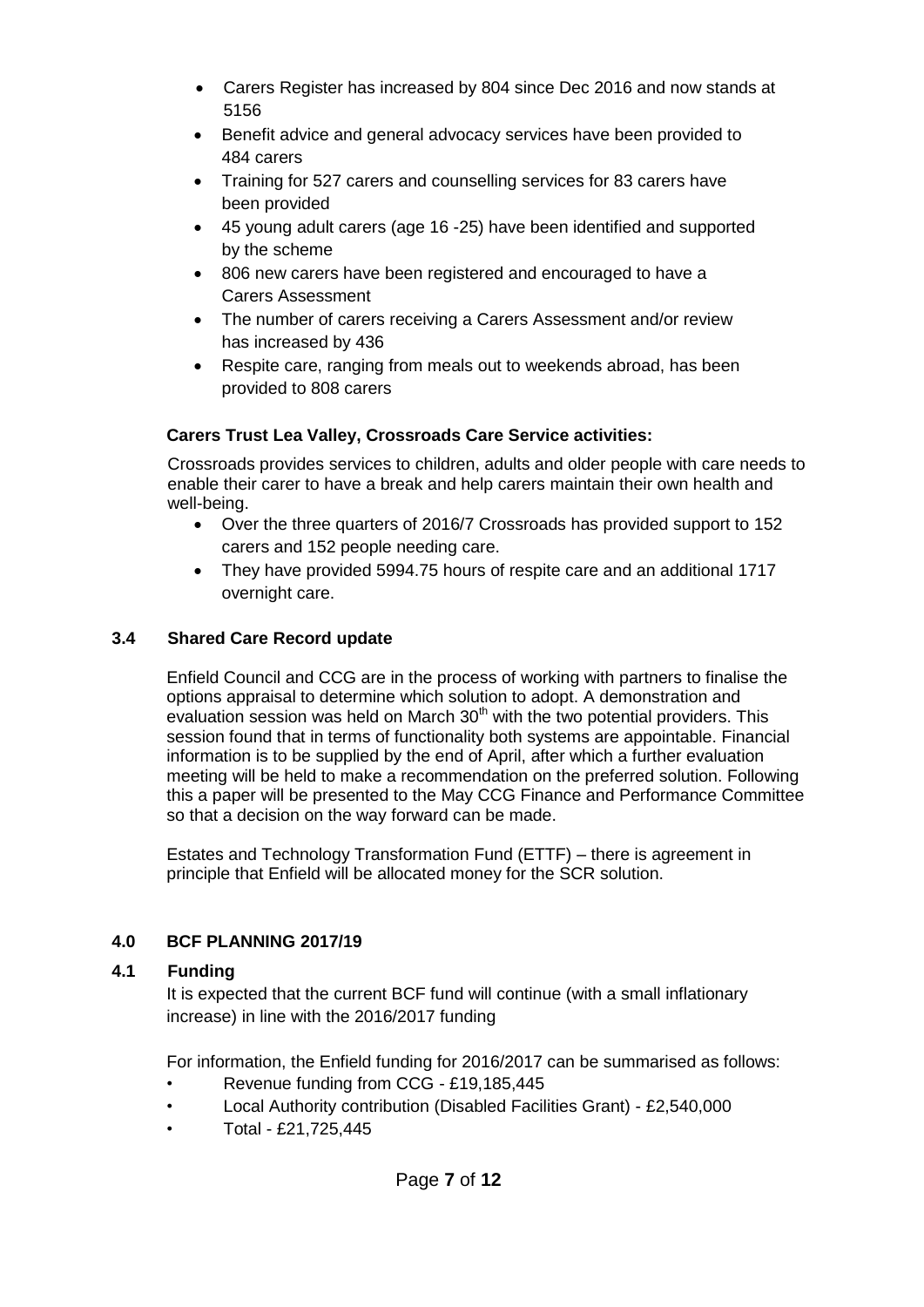And the allocation includes the following:

- Protection of Adult Social Care Services £6,055,000
- Care Act monies (priorities are for advocacy and carers) £734,000
- Funding held as a contingency as part of a local risk sharing agreement -
- £1,500,000

In addition to the above, the Improved BCF (iBCF) allocations for Enfield are summarised below:

The local government settlement by DCLG

| 2017/18  | 2018/19    | 2019/20    |
|----------|------------|------------|
| £443,000 | £4,549,000 | £8,249,000 |

### **Additional funding for adult social care announced in Budget 2017**

A new grant, worth £2bn over the next three years, will be paid to local authorities (LAs) with social care responsibilities. This funding will be additional to the existing Improved Better Care Fund (IBCF) allocations to LAs. The grant conditions for the IBCF will require councils to include this money in the local BCF Plan, and is intended to enable areas to take immediate action to fund care packages for more people, support social care providers, and relieve pressure on the NHS locally by implementing best practice set out in the [High Impact Change Model for managing transfers of care.](http://www.local.gov.uk/documents/10180/7058797/Impact+change+model+managing+transfers+of+care/3213644f-f382-4143-94c7-2dc5cd6e3c1a)

| 2017/18    | 2018/19    | 2019/20    |
|------------|------------|------------|
| £5,694,016 | £3,694,655 | £1,833,840 |

### **4.2. Approach to the 2017/19 plan**

### **Scheme review**

It has been agreed by the BCF Executive Group that the Integrated Care (IC) programme as a whole will be reviewed and evaluated (this includes 24 separate schemes with a funding allocation of £7.8m). An approach has been proposed which uses the NHS England logic model – the evaluation will look at the impact each service has made on outcomes for Enfield residents, their successes, cost effectiveness of changes made and barriers faced.

The intention is to continue with the current IC programme from April until the review has been completed. The results and recommendations will inform how the programme will be developed during the latter part of 2017/18 and for the second year plan for 2018/19.

For all other schemes, lead officers have been asked undertake a review and have provided a one page summary that covers the following:

- What the money has been spent on and how much
- What difference this scheme has made to service users, carers or patients in terms of:
	- o The activity that has been undertaken taken i.e. the outputs
	- o What outcomes have been achieved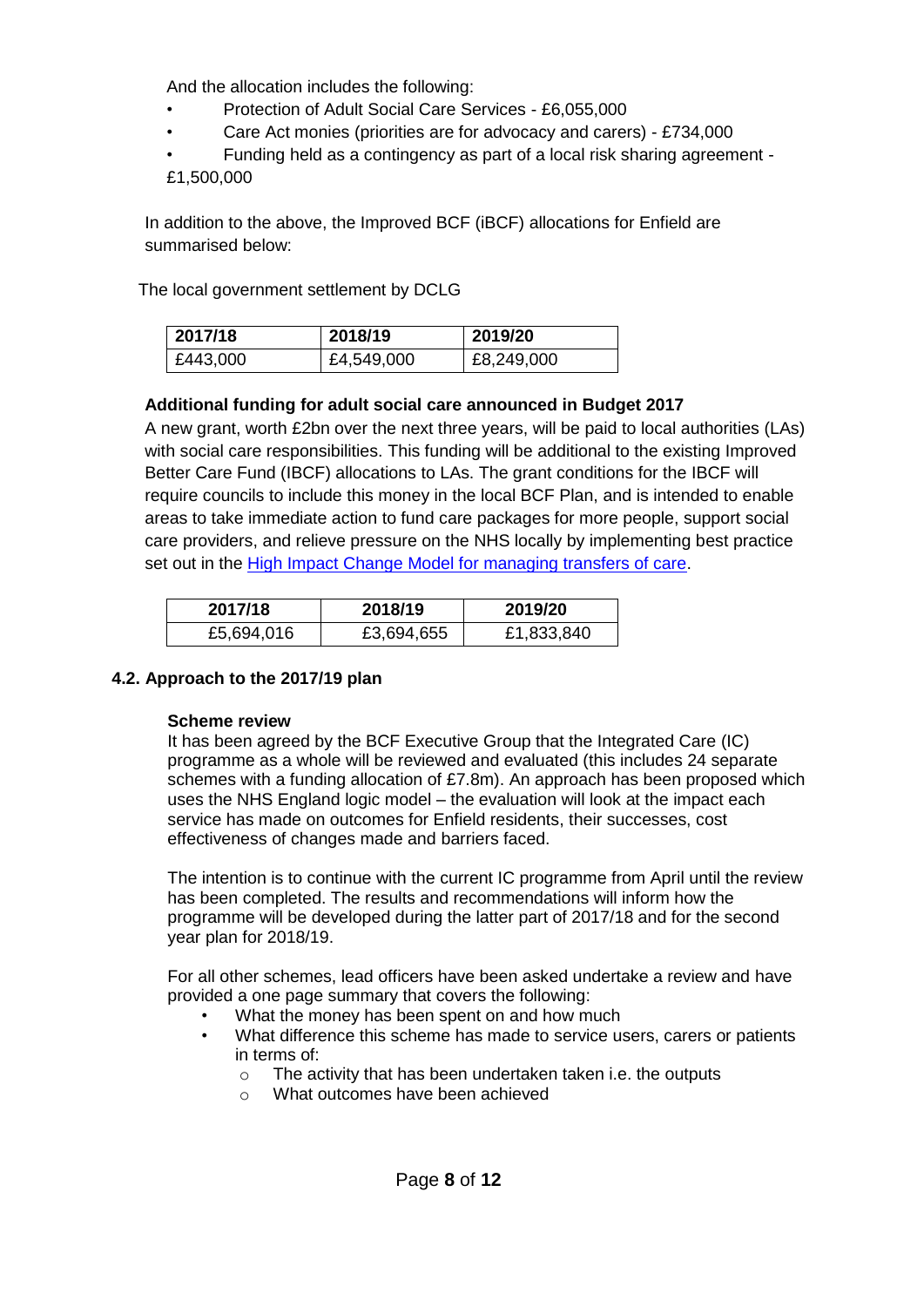The summaries have been evaluated by BCF Delivery Group members and recommendation made. This will be subject to review by the BCF Executive Group early April.

### **4.3 Proposed Integration and Better Care Fund requirements 2017-19**

**N.B.** The Better Care Fund has now been renamed 'Integration and Better Care Fund' to emphasis the broader remit and importance of wider Health and Social Care integration agenda.

The detailed policy and framework was published on March  $31<sup>st</sup>$  but the submission timeframe is not yet available. The detailed planning requirements document and allocations that underpin the framework will be published once NHSE/DCLG have final clearance

For information an overview of the proposed changes and conditions follows:

For 2017-19, there are four national conditions, rather than the previous eight:

- 1. Plans to be jointly agreed
- 2. NHS contribution to adult social care is maintained in line with inflation
- 3. Agreement to invest in NHS commissioned out-of-hospital services, which may include 7 day services and adult social care
- 4. Managing Transfers of Care (a new condition to ensure people's care transfers smoothly between services and settings).

Beyond this, areas have flexibility in how the Fund is spent over health, care and housing schemes or services, but need to agree how this spending will improve performance in the following four metrics: Delayed transfers of care; Non-elective admissions (General and Acute); Admissions to residential and care homes; and effectiveness of reablement.

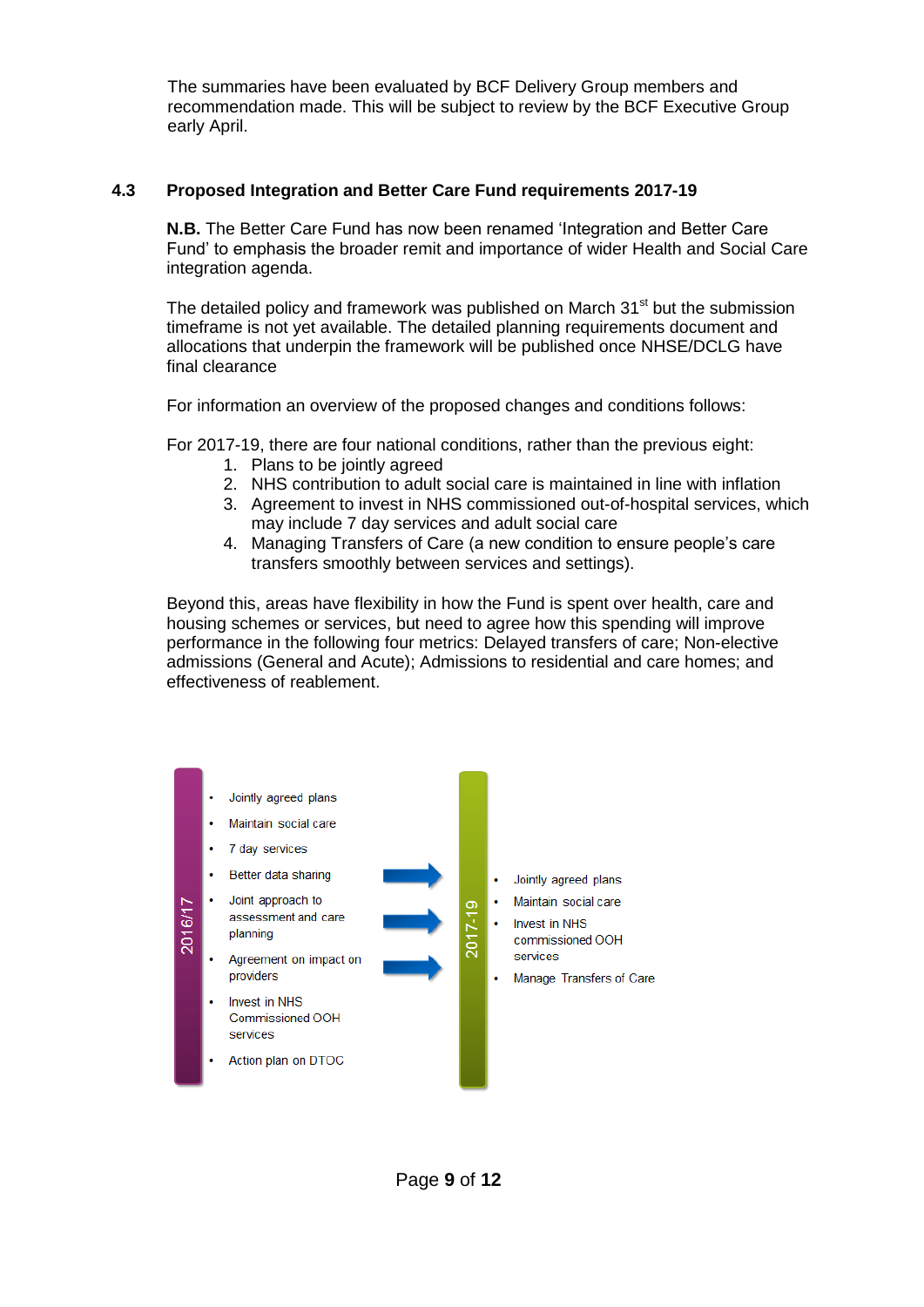

### **Measuring progress on integration:**

To help areas understand whether they are meeting our integration ambition, NHSE/DCLG are seeking to rapidly develop integration metrics for assessing progress, particularly at the interface where health and social care interact. These will combine outcome metrics, user experience and process measures. Following the development of the metrics and an assessment of local areas, NHSE/DCLG will ask the Care Quality Commission to carry out targeted reviews in a small number of areas, starting as soon as is practical from May 2017. These reviews will be focused on the interface of health and social care

**Local metrics currently in place –** noted that there is no longer a requirement for the national collection of a locally proposed metric.

- 1. Diagnosis of dementia plan will be aligned to the national ambition reported diagnosis rate (currently 66.7%)
- 2. Survey data. Satisfaction measures for patients and service users (Carers survey, ASC users survey, GP patient survey and OPAU patient feedback survey). Target is an improvement in 3 of the 4 surveys (based on showing an improvement from the previous survey data)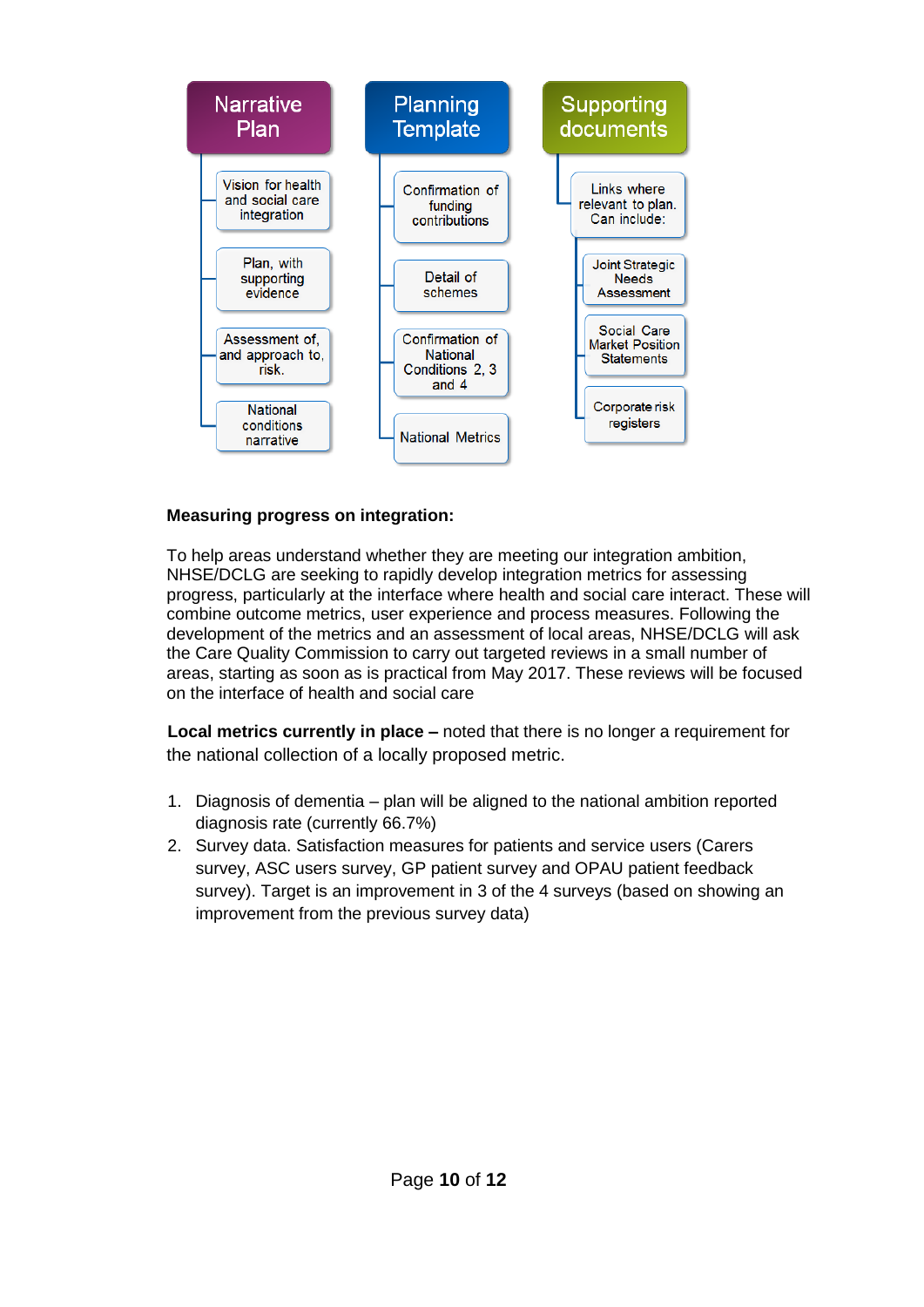### **4.4 Proposed BCF plan assurance process**

## Key points

- Two rounds of assurance.
- Shared process across local government and NHS.
- Plan ratings simplified no longer a separate rating on risk.

## First stage process

- First submissions are assured by regional panels.
- All areas to confirm that agreed spending plans for market capacity and stabilisation from new IBCF element are in place.
- If a local area believes that the baseline for the social care contribution (National Condition 2) is wrong, there will be an opportunity to query the amount at this stage.
- Moderation will take place at NHS regional level after first stage.
- Cross-regional calibration.
- . Plans are rated 'compliant' 'on track' or 'off track'.

### Second stage process

- All second submissions to be approved by Health & Wellbeing Board.
- Assured by regional panels.
- Moderation will take place at NHS regional level after first stage.
- Cross-regional calibration.
- · Plans rated 'approved' or 'not approved'.
- If no agreed plan then escalation will commence immediately in order to address issues quickly.

### **4.5 BCF graduation**

Key points

- Places will be able to 'graduate' from the BCF if they have moved beyond its planning requirements
- There will be a first wave to trial the process

Key Criteria

- Have in place a sufficiently mature system for health and social care
- Provide evidence of improvement and / or approach to improving performance on BCF national performance metrics
- Set out plans to pool an agreed amount greater than the minimum levels of the BCF

### **5. HEALTH AND SOCIAL CARE INTEGRATION**

### **5.1 Current status**

Although the production of a separate strategic plan is not a BCF planning requirement, it is noted that the narrative will need to describe our vision and what integration will look like in Enfield and the progress made so far. So work has continued on the development of a joint Integration discussion document, as previously reported to the HWB.

The current draft includes:

• Our priorities